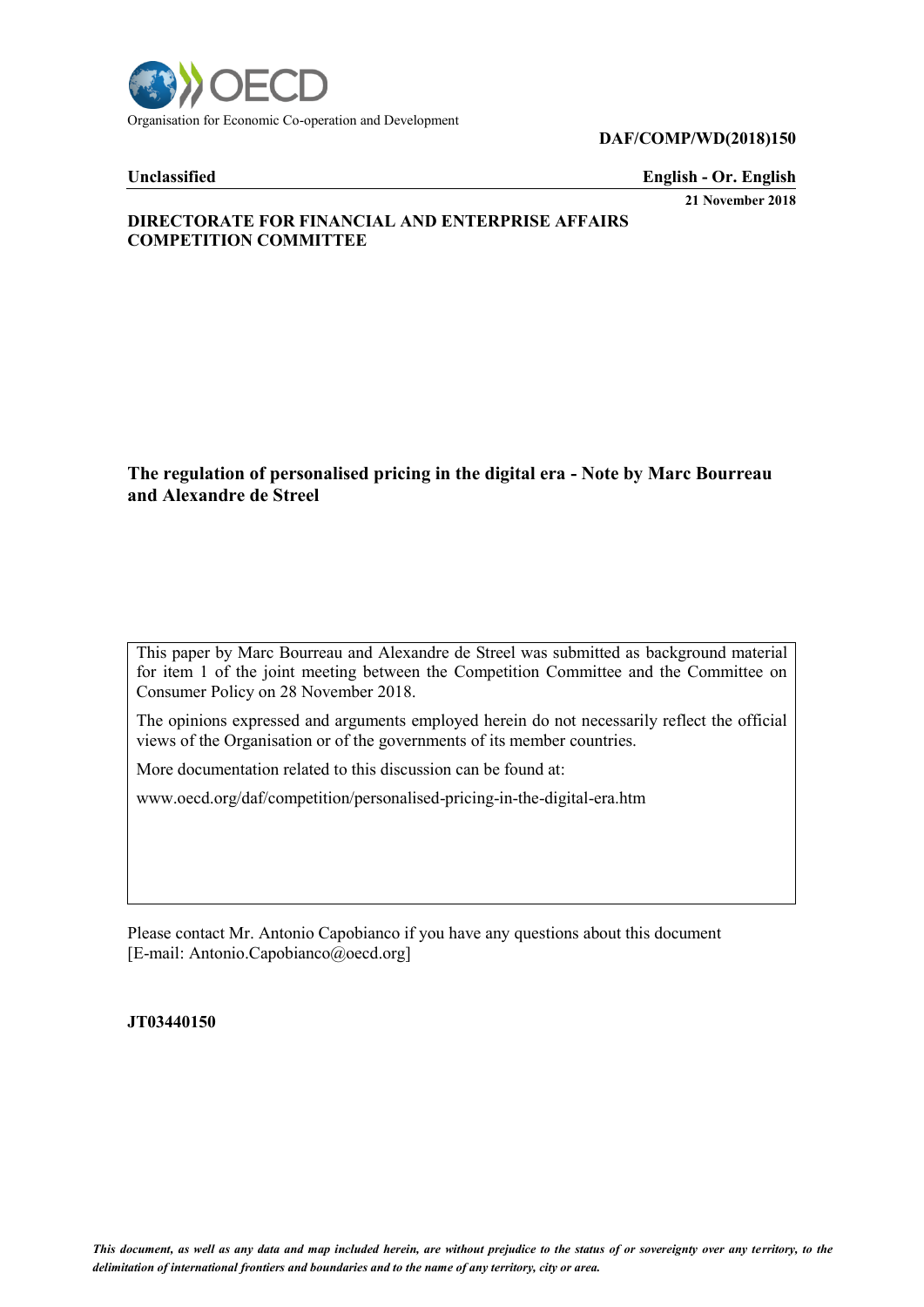# *The regulation of personalised pricing in the digital era*

Note by Marc Bourreau and Alexandre de Streel<sup>1</sup>

## **1. From price discrimination to personalised pricing**

1. **Price discrimination.** A firm price discriminates when it charges two consumers (or the same consumer) different prices for two units of the same product or similar products, and the price difference does not reflect cost differences (see generally, OECD, 2016). A firm price discriminates to extract as much as possible what the consumers are willing to pay for its products or services.

2. Price discrimination is feasible under some conditions: (i) the firm should have some market power (price discrimination is not feasible under perfect competition); and (ii) there is no or limited possibilities of arbitrage or resale (otherwise, consumers who benefit from low prices would have an incentive to resell the goods at higher prices and compete with the high-priced versions). The economic literature further distinguishes between different types of price discrimination, according to the level of information that the firms have about consumers.<sup>2</sup> The general idea is that the more accurate the information about consumers a firm possesses, the higher its ability to price discriminate and the higher the profitability of doing so (US Executive Office of the President, 2015).

3. **Personalised pricing.** The availability of big data facilitates price discrimination. Firms can use the data that they have collected to infer consumers' willingness-to-pay. The more information a firm can collect about its existing or potential customers, the more accurate its estimate of consumers' willingness-to-pay. To the extent that the firm has some market power, it can then set discriminatory prices based on this estimation. At the extreme, the firm is able to set individual prices and fully extract consumers' willingness-to-pay. Perhaps more realistically, it is able to engage in group pricing, with small targeted groups (e.g., fishing enthusiasts, etc.). We refer to both individual pricing and group pricing with small targeted groups as *personalised pricing* or *price targeting*. 3

<sup>&</sup>lt;sup>1</sup> Marc Bourreau is Professor of Economics at Telecom ParisTech and academic director at the Centre on Regulation in Europe (CERRE) and Alexandre de Streel is Professor of EU and Director of the Namur Digital Institute at the University of Namur and academic director at the Centre on Regulation in Europe (CERRE). This contribution is partly based on a report we wrote with Inge Graef for CERRE: Bourreau, de Streel and Graef (2017). The authors thank Florian Jacques at the University of Namur for excellent research assistance and discussion.

<sup>2</sup> The economic literature (Pigou, 1920) distinguishes between first-degree discrimination (or personalised pricing), third-degree discrimination (or group pricing) and second-degree discrimination (or versioning). See Tirole (1988), chapter 3, or Belleflamme and Peitz (2015), chapters 8 to 10, for definitions and a detailed treatment of price discrimination.

<sup>&</sup>lt;sup>3</sup> Individual pricing corresponds to first-degree price discrimination and group pricing to thirddegree price discrimination. We exclude versioning (second-degree price discrimination) from our definition. Indeed, the debate about personalised pricing revolves around situations where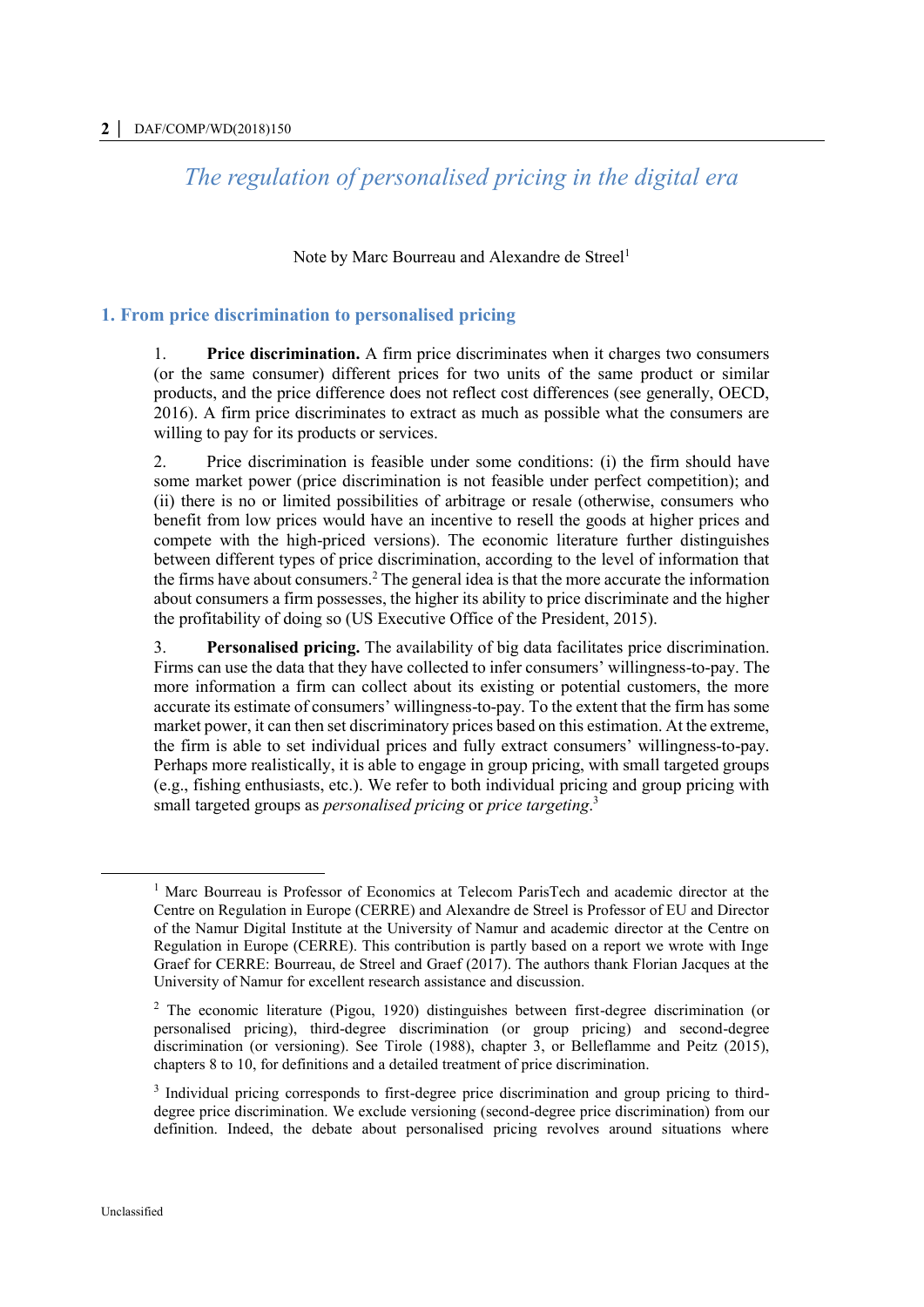4. There is no conclusive empirical evidence that personalised pricing actually exists in online markets. For example, the report of OFT (2013) argues that personalised pricing is technically possible, but found no evidence that it was used by online firms in the UK in 2012. The CNIL-DGCCRF report (2014) found no evidence of personalised prices based on IP address in France in e-commerce websites. In 2017, the Competition and Markets Authority in the UK replicated and expanded the study of OFT (2013) and found no evidence of personalised pricing (CMA, 2018). Consultants for the European Commission conducted a similar study for 8 member states and 4 markets with similar findings (Ipsos et al., 2018). In the computer science literature, Vissers et al. (2014) ran a three-week experiment with 66 virtual user profiles connecting 25 airlines twice a day, and found no evidence of price targeting, though prices were observed to be very volatile.<sup>4</sup>

5. But this remains a controversial area. An (in)famous case occurred in 2000 when a customer complained that, after erasing the cookies from his computer's browser, he obtained a lower price for a particular DVD on Amazon.com. Consumers were very upset, and Amazon's CEO, Jeff Bezos, promised that the company "never will test prices based on customer demographics".<sup>5</sup> The fear of consumer backlash may explain why targeted pricing is hardly observed.<sup>6</sup> However, there are subtler – and more acceptable, from a consumer viewpoint – ways for a company to achieve the same outcome.

6. First, firms can offer the same uniform prices to all consumers, but with *personalised discounts*. Since discounts are less easily compared, negative reaction from consumers seems less likely. Since consumers end up paying different, personalised, net prices, this pricing strategy is equivalent to personalised pricing. Second, a firm can engage in *search discrimination* or *steering*, which consists in showing different products to customers from different groups, based on the available information about consumers. For example, the Wall Street Journal (2012) reported that the travel agency OrbitzWorldwide was showing more expensive hotel offers to Mac users than to PC users. A similar practice has been employed by Staples.com: the same newspaper article revealed that this website displayed different prices once the potential buyers' locations had been identified. The studies of CMA (2018) and of Ipsos et al. (2018) also found evidence of steering, consumers being shown different search results on some websites based on their operating system or the access route to the websites.<sup>7</sup>

7. In sum, with the advent of big data, we should expect more personalised prices, though firms may have to employ indirect methods (such as personalised discounts or search discrimination) to avoid upsetting consumers.

consumers are offered different prices for the *same* good, which excludes second-degree discrimination where firms offer differentiated products in order to price discriminate.

<sup>4</sup> Other types of practices may explain the high variability of online prices. In particular, it may be the case that firms use the possibility to change their prices online frequently to explore the demand curve (and estimate price elasticities).

<sup>&</sup>lt;sup>5</sup> See https://en.wikipedia.org/wiki/Amazon.com controversies#Differential pricing.

 $6$  Consumers may perceive personalised prices as 'unfair'. Xia et al. (2004) argue that this happens when consumers observe that they are paying a higher price than the other consumers for a similar product.

<sup>&</sup>lt;sup>7</sup> See also Mikians et al. (2012, 2013) and Hannak et al. (2014) who collected data on various ecommerce websites and provide some empirical evidence of search discrimination.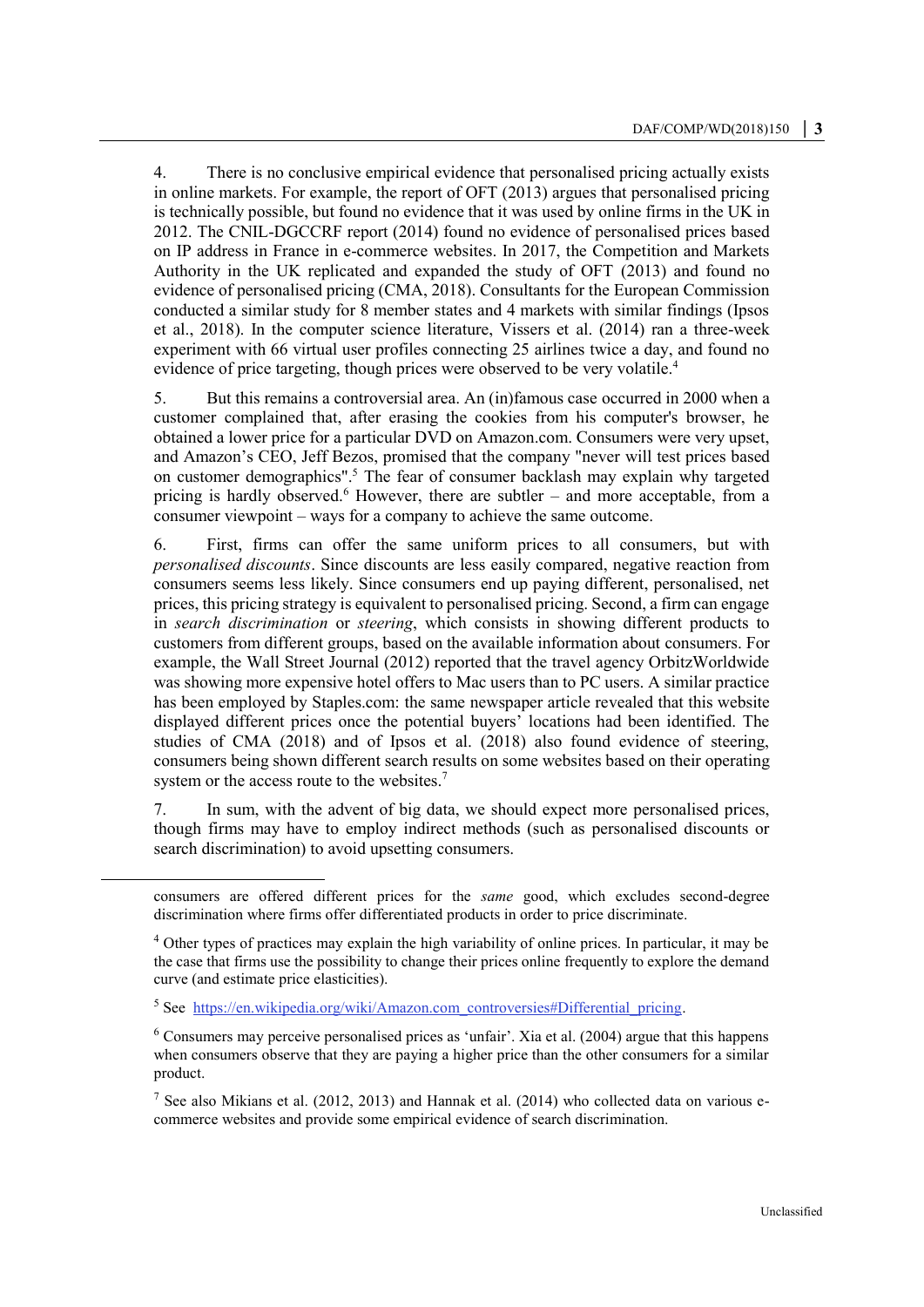## **4 │** DAF/COMP/WD(2018)150

## **2. Impact of personalised pricing on firms' profits and economic welfare**

## **2.1. Impact of personalizing pricing on profits**

8. *Monopoly settings.* To begin with, consider a monopoly firm (or equivalently, a firm with a super dominant position). If the firm can collect precise data about its consumers (e.g., demographics, online behaviour, etc.), simple economics shows that it may increase its profits by offering personalised prices.<sup>8</sup> For example, using a structural approach, Shiller (2014) estimates the increase in profit if Netflix would introduce personalised prices. According to the author, this would lead to an increase of profit for the company between 0.8% (if it used data on consumer demographics) and 12.2% (if it used the browsing history of its consumers). Dubé and Misra (2017) conducted an experiment on Ziprecruiter, an online recruiting company, comparing the existing uniform price charged by Ziprecruiter, an optimized uniform price and targeted prices. They find that the firm's profits increase by 65% when moving from the existing price to the optimized price, and increase further by 10% when adopting targeted pricing.

9. There is one caveat highlighted by the literature, when the monopolistic seller has repeated interactions with its consumers and cannot commit to future prices. The economics literature shows indeed that intertemporal price discrimination is not optimal for the monopolist (see for instance, Stokey, 1979). Acquisti and Varian (2005) revisit this result in a model where a monopolist has access to a tracking technology (e.g., putting cookies on consumers' device) and consumers can use an anonymizing technology (e.g., by erasing their cookies). Acquisti and Varian show that using past information about consumers benefits the monopolist either if a large share of consumers is myopic (i.e., they ignore the fact that paying a high price today makes it more likely that they will be offered a high price tomorrow) and/or tracking is also used to provide consumers with personalised (higher-quality) services.

10. *Competition settings.* While a monopoly firm benefit from personalised prices in many settings, it is less clear when the firm faces competition. First, consider a situation where all competing firms have access to the same information about consumers' tastes and preferences. What is the effect of a switch from uniform to personalised prices? The economic literature suggests that if only one firm introduces personalised prices, this firm can increase its profit. By contrast, if all firms switch to personalised pricing, the intensity of competition can either increase or decrease (see, e.g., Corts, 1998; Taylor and Wagman, 2014). Therefore, from the industry point of view, the availability of big data containing consumer information can be either beneficial or harmful.

11. So far we postulated that firms in the market have access to the same information about consumers. But this is not necessarily the case, for example, when firms obtain data about consumers from independent data brokers. Montes, Sand-Zantman and Valletti (2018) study a setting where two competitors obtain data from a data broker. They show that in equilibrium the data broker sells its data to only one firm, and therefore only one of the competing firms can set personalised prices. The firm that has access to the data makes higher profits than in the situation without information about consumers, and the firm without access to data makes lower profits. In this model, a move from uniform to personalised prices decreases total welfare, though consumers benefit from this move.

<sup>8</sup> E.g., Belleflamme and Peitz (2015), chapter 8, show that a monopoly makes higher profits if it collects more precise information about consumer demand.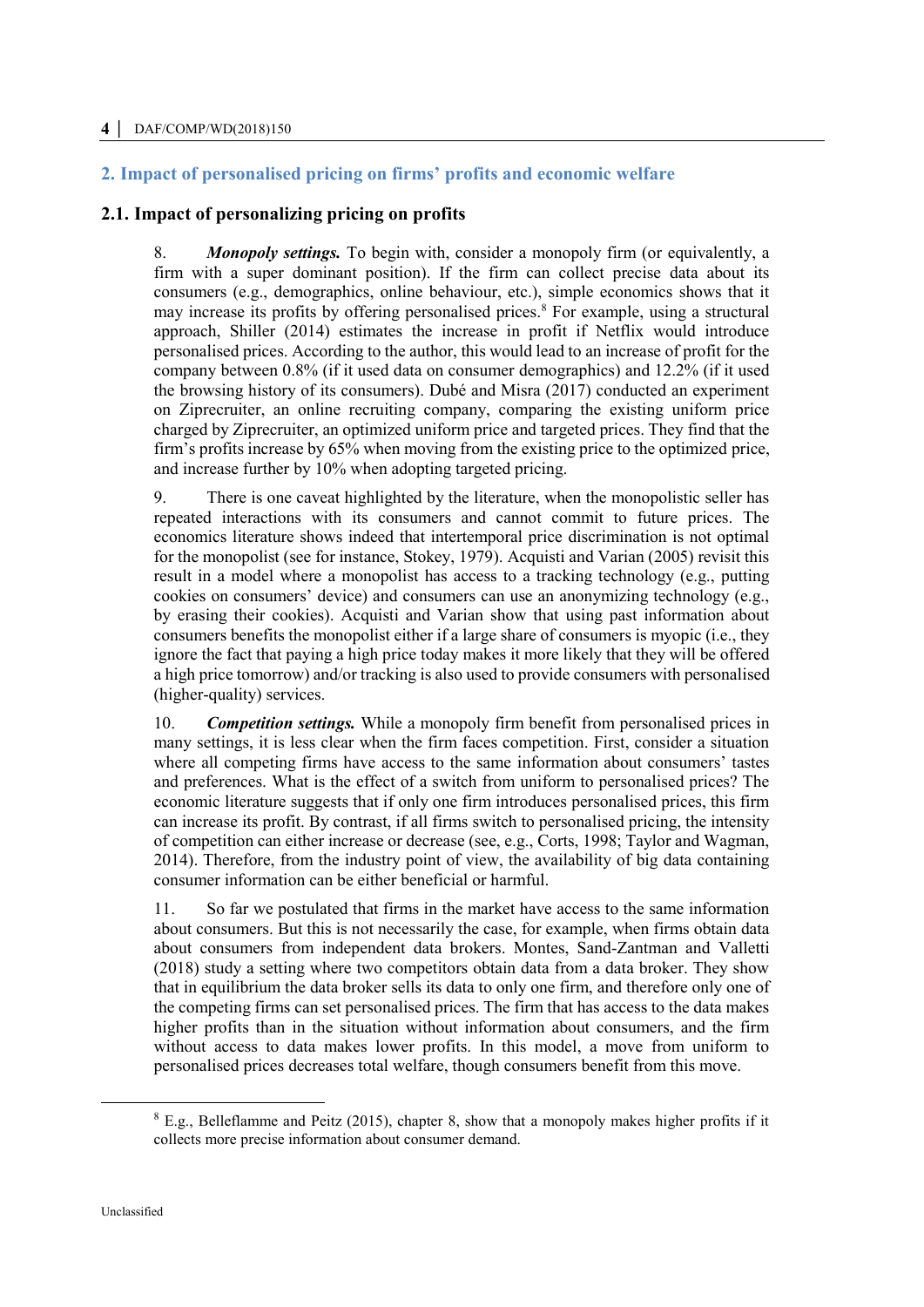12. To sum up, in a monopoly situation, a firm will benefit from personalised pricing. In a competitive environment, it is much less clear; whether firms benefit from personalised pricing will depend ultimately on the characteristics of the market. In all cases, the profitability of personalised pricing will also depend on consumers' reaction to this type of pricing strategy.

## **2.2. Impact of personalised pricing on economic welfare**

13. When a firm sets personalised instead of uniform prices, a trade-off arises: some consumers with high willingness-to-pay can be worse off (appropriation effect), while some consumers with low willingness-to-pay can be better off (market expansion effect):

- The *appropriation effect* means that the firm charges higher personalised prices to consumers with high willingness-to-pay compared to the price that they would be charged under uniform pricing (note that this is true under monopoly, but not necessarily true in a competitive environment); if this is the case, those consumers are then worse off with personalised prices;
- The *market expansion effect* means the firm charges lower personalised prices to consumers with low willingness-to-pay, and some consumers with low willingnessto-pay who could not afford the good previously under uniform pricing can now purchase it with the low personalised prices.

14. Ignoring other effects, personalised pricing increases the total consumer surplus if the demand expansion effect outweighs the appropriation effect, and decreases the total consumer surplus otherwise. In a *monopolistic context*, the economics literature shows that either effect can dominate, and thus personalised prices can either increase or decrease consumer surplus and social welfare depending on demand conditions.<sup>9</sup> For example, Bergemann et al. (2015) show that when there is a switch from uniform pricing to price discrimination, social welfare and consumer surplus can both increase, both decrease, or social welfare increases while consumer surplus decreases.

15. In a context of *imperfect competition*, the impact of personalised pricing on consumer welfare is also ambiguous. For example, Taylor and Wagman (2014) consider different standard models of oligopolistic competition, and show that depending on the model, a switch from uniform pricing to personalised pricing can lead to either lower or higher consumer surplus.

16. In sum, the collection of detailed data on consumers' preferences allows firms, in theory at least, to set personalised prices, but it is not necessarily harmful to consumers as a whole. However, there might be winners and losers among consumers. Consumers with low willingness-to-pay will tend to benefit from personalised pricing, while consumers high willingness-to-pay will tend to be hurt.

## **3. The regulation of personalised pricing**

 $\overline{a}$ 

17. The regulation of personalised pricing is a complex issue because, on the one hand, personalised prices are not very common at this stage and very few case have be dealt with by the regulators and, on the other hand, several legal instruments can be applicable. As

<sup>&</sup>lt;sup>9</sup> See, e.g., Aguirre, Cowan and Vickers (2010), Bergemann et al. (2015) and Cowan (2016).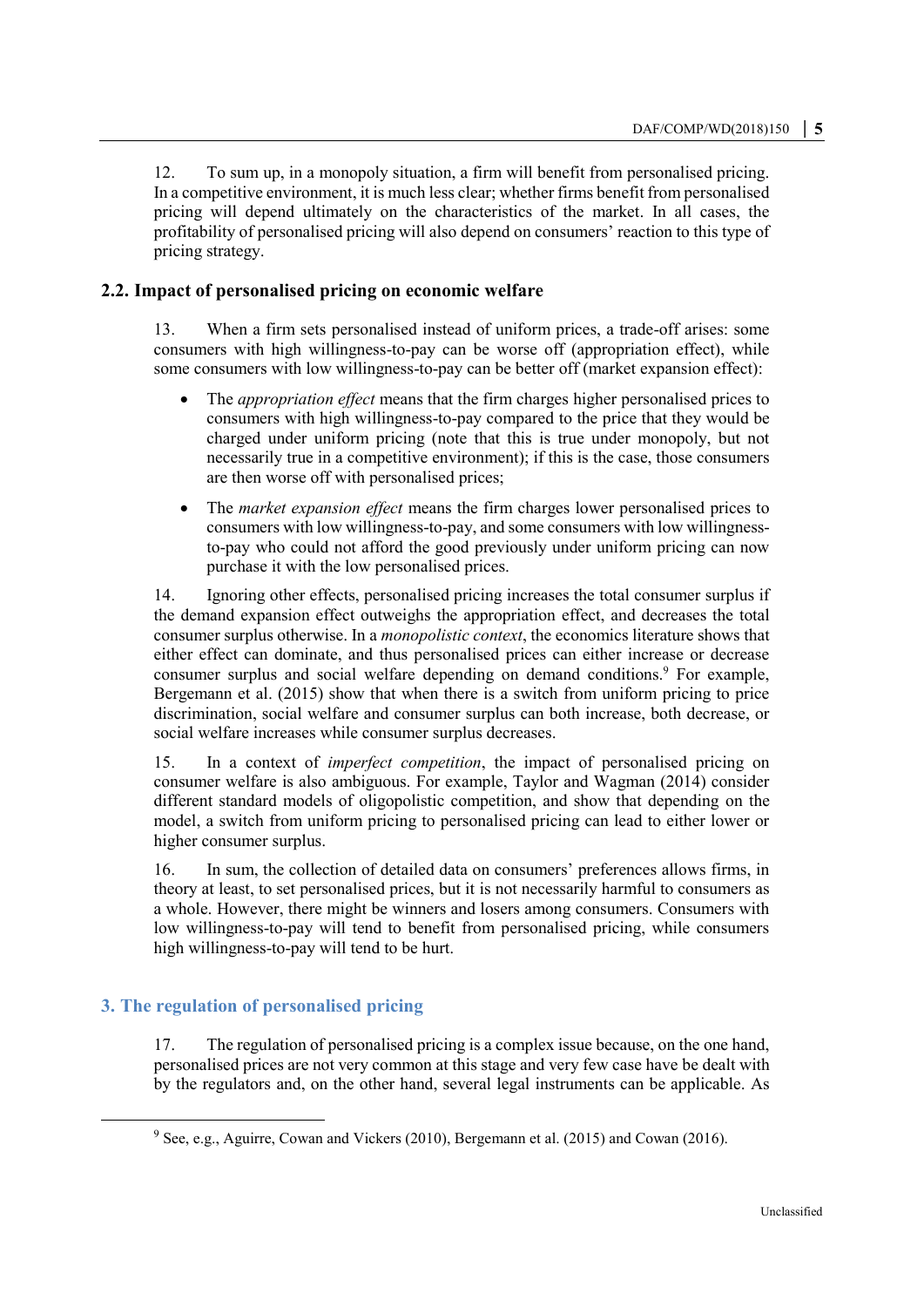#### **6 │** DAF/COMP/WD(2018)150

explained by OECD (2018b), four main instruments apply: rules on consumer protection, data protection, competition protection and anti-discrimination. Those rules aim to empower consumers by increasing transparency and consumers' choice and to prohibit price discrimination in some circumstances.

### **3.1. Consumer protection rules**

18. Consumer protection rules generally apply to B2C relationships, although they have been extended to B2B relationships in some jurisdictions. They aim to ensure that those relationships remain fair even when consumers usually have less bargaining power than the professional traders. To do so, those rules impose several transparency obligations on the professional traders such as a clear indication of the prices and prohibit commercial practices and contracts terms which are unfair to the consumers such as misleading practices or unbalanced terms.

19. At this stage, in many jurisdictions it is not always clear which information should be communicated to the consumers in case of price personalisation, as transparency may have different degrees:

- The first and most basic degree is that consumers are informed that the price they are offered is personalised.
- A most advanced degree of transparency relates to the manner the prices were personalised. In this case, the firms may be obliged to indicate the main parameters determining the personalised prices.
- Another advanced degree of transparency relates to the prices offered to others, so that a specific consumer can have an anchor price allowing to situate herself across the range of prices offered (Ezrachi and Stucke, 2016; Townley et al, 2017).

20. It is not clear either under which circumstances personalised prices can be considered as unfair practice. Thus, the application of the transparency obligation, and unfair practices and contract terms prohibition to personalised prices could benefit from legal clarification either through case law or through administrative guidance.<sup>10</sup>

#### **3.2. Data protection rules**

21. Data protection rules apply to all transactions involving the collection or the processing of personal data. They aim to ensure that the privacy and the right to selfdetermination of the data subjects are protected. To do so, those rules impose several transparency obligations on the data controllers and processors and require the consent of the data subjects when their personal data need to be collected or processed. Rules also prohibit the processing of some personal data which are particularly sensitive such as data on race and ethnic origin, religious or philosophical beliefs, genetic, health or sex life and orientation.

22. As explained by Zuiderveen Borgesius and Poort (2017), data protection rules apply when the personalisation involves personal data, which is nearly always the case given the broad definition of personal data and their high informative value. One of the

<sup>&</sup>lt;sup>10</sup> In the EU context, some clarifications have been given by the Staff of the European Commission (2016) when updating the Guidance on the Unfair Commercial Practices Directive to better take into account the evolution of the online sector.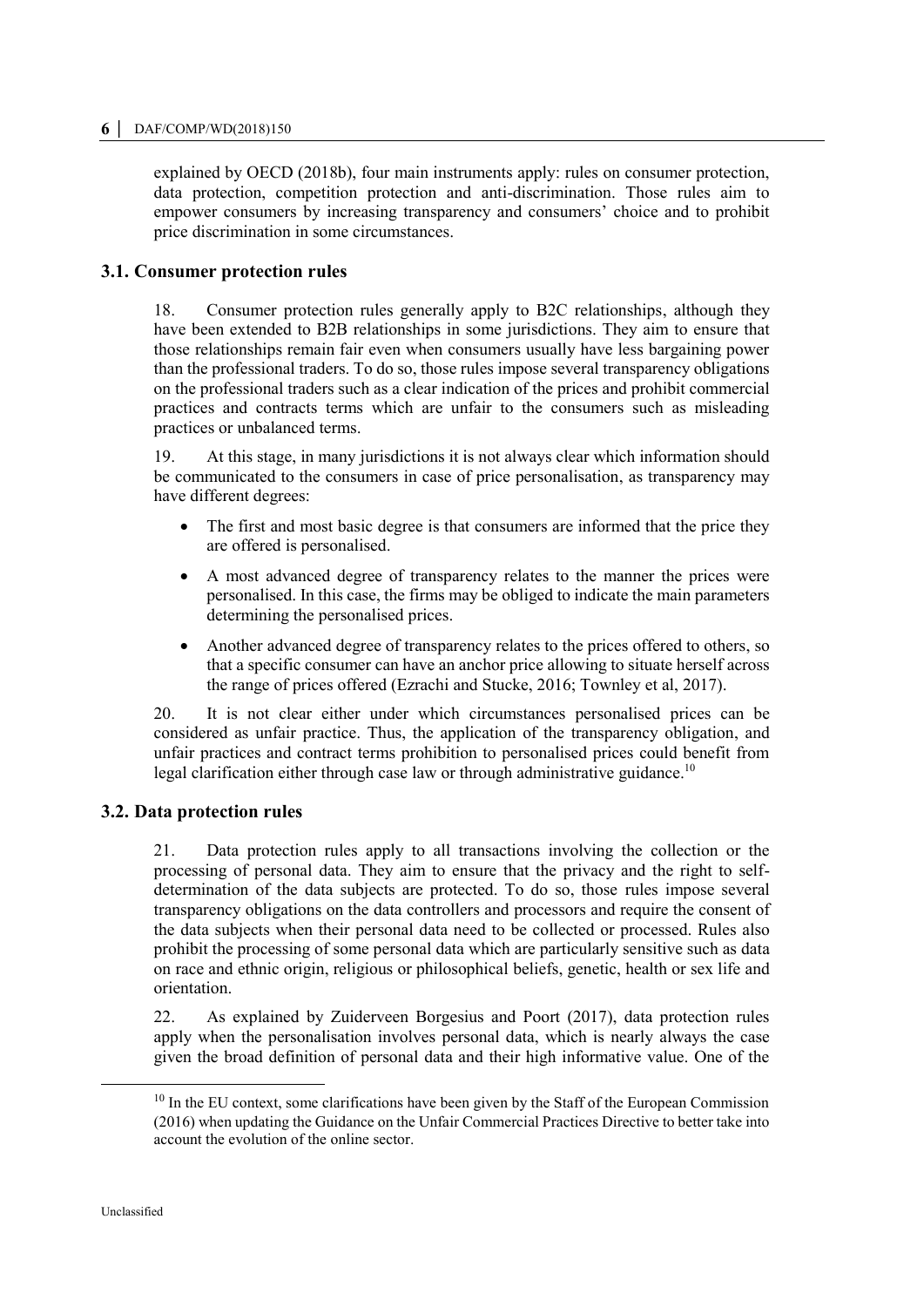most comprehensive data protection regime is the General Data Protection Regulation (GDPR), which became recently applicable in the European Union. In case of price personalisation involving personal data, the GDPR imposes the provision of information on the use of personal data for personalisation, the provision of "*meaningful information about the logic involved, as well as the significance and the envisaged consequences of*  such processing for the data subject<sup>", 11</sup> and the consent of the data subjects for the use of their personal data for the price personalisation. In addition, stricter rules and, in some cases, prohibitions apply when the price is personalised on the basis of sensitive data. Thus, data protection rules offer more empowerment tools for the data subject than the consumer protection rules, although those tools still need to be clarified further with case-law or administrative guidance.

#### **3.3. Competition protection rules**

 $\overline{a}$ 

23. Competition protection rules apply to all transactions concluded by private or public undertakings. As generally recognised, they aim to ensure that those transactions maximise the total welfare (of the consumers and the producers) in some jurisdictions and merely the total consumer welfare in other jurisdictions (see OECD, 2018b, p. 29). To do so, antitrust rules prohibit firms' agreements (in a broad sense) and unilateral conducts by firms which are decreasing the total or consumer welfare.

24. As the effects of personalised prices on economic welfare depend on the market characteristics and the specificities of the case at hand, a general *per se* prohibition of the practice by antitrust law is not justified. However, if it can be proved in a specific case that the personalisation of the prices decreases total or consumer welfare, the practice is prohibited by the antitrust rules. In the EU, Article 101(1d) TFEU and Article 102(c) TFEU prohibit specifically anti-competitive discriminatory agreement and abuse of dominant position respectively. In this context, discrimination is defined as "*applying dissimilar conditions to equivalent transactions with other trading parties, thereby placing them at a competitive disadvantage"*.

25. Anti-competitive agreements: a distinction is usually made between horizontal agreements among competitors and vertical agreements among firms at different places of the same value chain.

- Regarding *horizontal agreements*, if competitors agree to charge the same personalised prices, this is a standard cartel which is prohibited as any other cartel.<sup>12</sup>
- The analysis is more complex when personalised prices are agreed in *vertical relationships* and the personalisation contributes to anti-competitive effects of the agreement. In the EU context where the European Commission and the Courts are

<sup>&</sup>lt;sup>11</sup> Article 13(2f) and 14(2g) GDPR. The national data protection authorities in Europe clarified their interpretation of this provision by indicating that : '*The controller should find simple ways to tell the data subject about the rationale behind, or the criteria relied on in reaching the decision. The GDPR requires the controller to provide meaningful information about the logic involved, not necessarily a complex explanation of the algorithms used or disclosure of the full algorithm. The information provided should, however, be sufficiently comprehensive for the data subject to understand the reasons for the decision'*: Article 29 Guidelines (2018, p 25).

<sup>&</sup>lt;sup>12</sup> Maggiolino (2017). Note that the reliance on pricing algorithms, which may be used for personalisation, has also an effect on the factors leading to price collusion, see UK-CMA (2018), OECD (2017).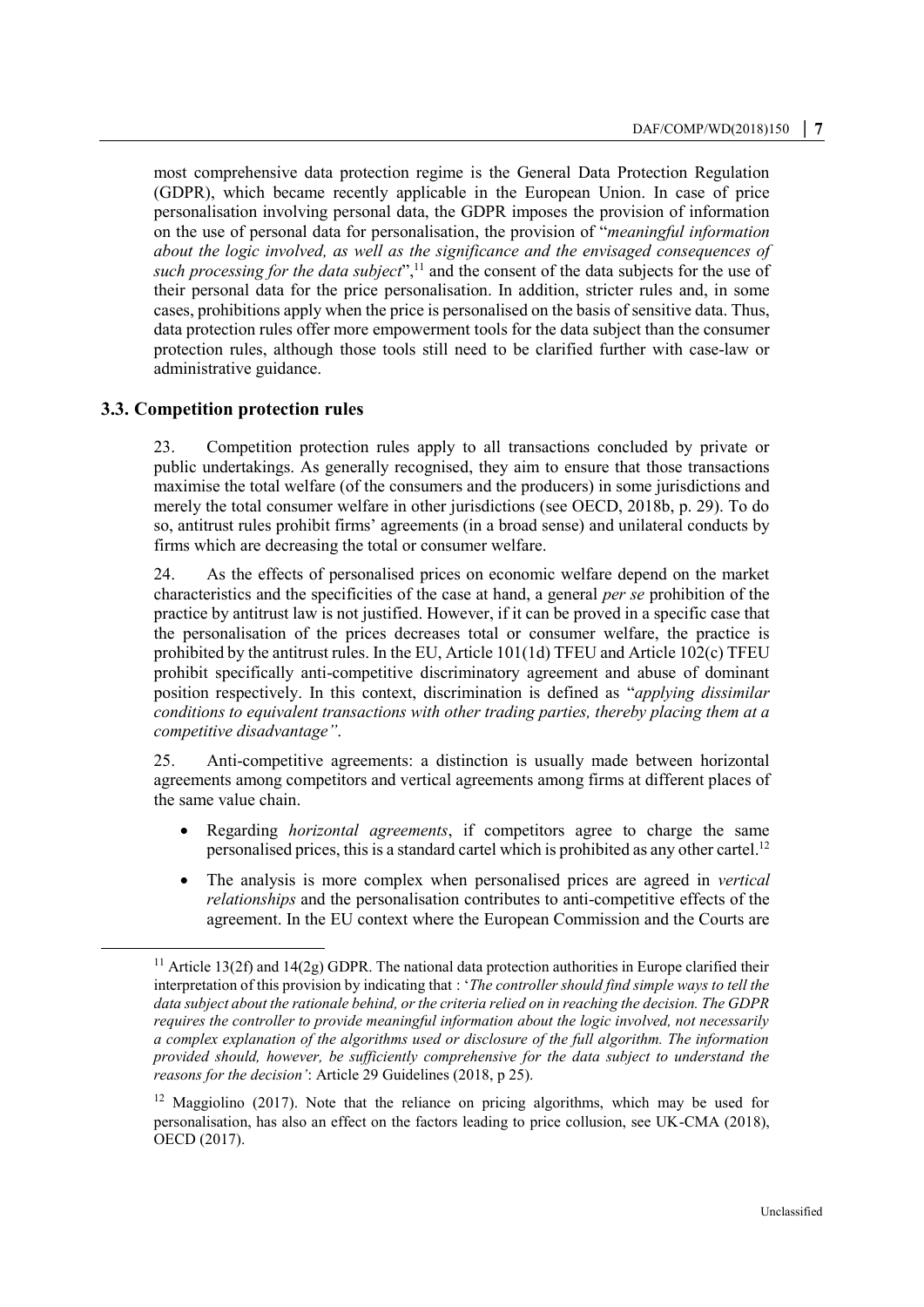particularly worry about the partitioning of the single market, vertical agreements between suppliers and distributors which entail geographical discrimination on the basis of the residence of the consumer are prohibited in many circumstances (European Commission, 2017).

26. Anti-competitive unilateral conducts: A distinction is generally made between exclusionary conducts in B2B relationships which are prohibited by antitrust rules in all jurisdictions and exploitative conducts in B2C relationships which are prohibited by antitrust rules only in some jurisdictions.

- In *B2B relationships*, price discrimination and personalisation between firms may lead to a (i) *secondary-line (or external) discrimination* when the dominant firm is charging different prices to similar customers and is not competing against those customers; or (ii) a *primary-line (or internal) discrimination* when the dominant firm is charging different prices to similar customers and, being vertically integrated, is directly competing against those customers. In most jurisdictions, both types of discrimination are prohibited by antitrust rules when the discrimination is decreasing total or consumer welfare.<sup>13</sup> As shown in section 2, this requires a case-by-case analysis.
- In *B2C relationships*, price discrimination and personalisation between consumers could be prohibited by antitrust rules in the jurisdictions where exploitative abuses of market power are covered by those rules, such as for instance in the EU, Australia, Korea or Turkey.<sup>14</sup> The threshold for antitrust intervention, which often amounts to price regulation, is always very high in those circumstances as explained by the OECD (2011). This is justified given the high risks of errors of antitrust intervention against exploitative practices and the relative higher costs of type I errors (as antitrust intervention may distort incentives to invest and innovate by dominant and small firms) over type II errors (as markets usually self-correct in case of exploitative practices, in particular excessive prices).

27. In the EU, the Court of Justice judged that a price is excessive when: "the difference between the costs actually incurred and the price actually charged is excessive, and, if the answer to this question is in the affirmative, whether a price has been imposed which is either unfair in itself or when compared to competing products'.<sup>15</sup> In case of personalisation, the determination of the excessive character and the comparison with the costs should be made, according to us, against all the prices together and not against each individual price, as the normative standard for antitrust intervention is the total consumer welfare and not the welfare of each consumer.<sup>16</sup>

<sup>&</sup>lt;sup>13</sup> Sse O'Donoghue and Padilla, 2013 for analysis of the application EU competition law to exclusionary personalised prices.

<sup>&</sup>lt;sup>14</sup> For an analysis of the EU rules, see Botta and Wiedemann, 2018.

<sup>15</sup> Case 27/76, *United Brands v. Commission*, EU:C:1978:22, point 252, as recently recalled in Case C-177/16, *AKKA/LAA*, EU:C:2017:689, point 36.

<sup>16</sup> In Case C-238/05, *Asnef-Equifax v. Asociación de Usuarios de Servicios Bancarios (Ausbanc),*  ECLI:EU:C:2006:734, point 70, the Court of Justice judged that: '*it is the beneficial nature of the effect on all consumers in the relevant markets that must be taken into consideration, not the effect on each member of that category of consumers*'.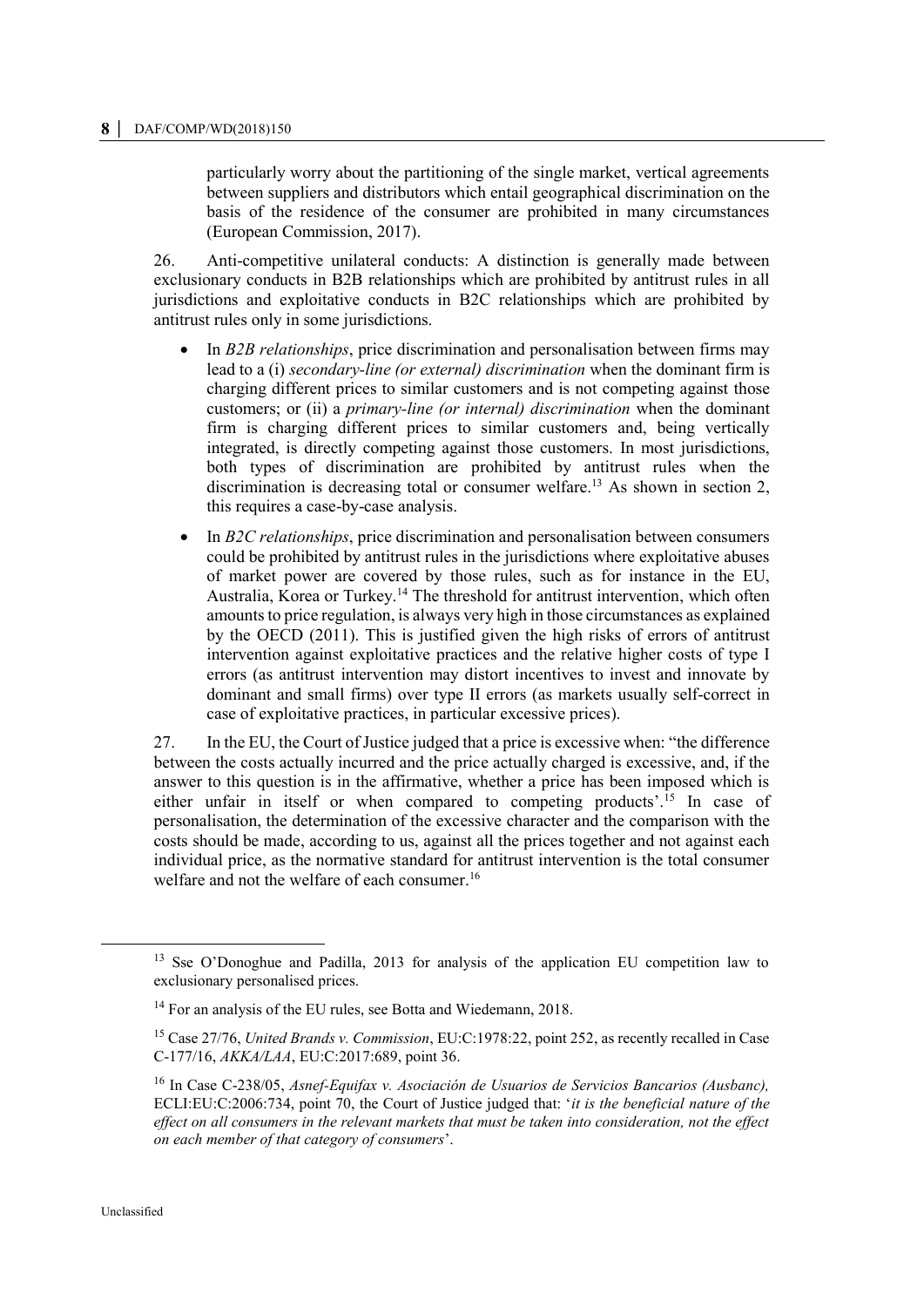28. However, some authors like Ezrachi and Stucke (2016), and Graef (2017) suggest that antitrust intervention could go further and that the prohibition of exploitative personalised prices could be broader. This is related to the current more general debate on the role of antitrust in the digital sector and, more broadly, on the objective and the normative standard for intervention, being the protection of consumer or total welfare in the short term or in the long term, the protection of the competition process, the protection of diversity and consumers' choice or the protection of fairness defined in ex ante perspective (equality of opportunities) or ex post perspective (fair distribution of the economic surplus).

## **3.4. Anti-discrimination rules**

 $\overline{a}$ 

29. Anti-discrimination rules may apply to the actions of the State and private firms. Those rules aim at protecting the fundamental right not to be discriminated on the basis of some grounds that our liberal democracies find unacceptable. To do so, anti-discrimination laws prohibit the use by the administration and by private firms of those grounds to differentiate individuals.

30. In many jurisdictions, international treaties, constitutional norms or legislations prohibit the public authorities to discriminate individuals on the basis of sensitive factors. For instance, Article 21 of the Charter of Fundamental Rights in the EU prohibits: "any discrimination based on any ground such as sex, race, colour, ethnic or social origin, genetic features, language, religion or belief, political or any other opinion, membership of a national minority, property, birth, disability, age or sexual orientation." Legislations also prohibit private firms to discriminate individuals, hence to personalise the prices, on the basis of sensitive grounds, although the list of such grounds is generally narrower than for public authorities. For instance at the EU level, firms can not discriminate on the basis of racial or ethnic origin or sex.<sup>17</sup>

31. As one of the fundamental principles of the EU is the non-discrimination between its citizens, several provisions prohibit in principle the discrimination, hence the personalisation of prices, on the basis of the nationality or the residence of the users.<sup>18</sup>

## **3.5. Summary of the main rules applicable to personalised pricing**

32. The Table 1 below summarises the main conditions of application and the effects of the four main legal instruments which have just been described. The Table shows and compares the main objectives and scope of each legal instrument, as well as the

<sup>&</sup>lt;sup>17</sup> Council Directive 2000/43 of 29 June 2000 implementing the principle of equal treatment between persons irrespective of racial or ethnic origin, O.J. [2000] L 180/2; Council Directive 2004/113 of 13 December 2004 implementing the principle of equal treatment between men and women in the access to and supply of goods and services, O.J. [2004] L 373/37.

<sup>&</sup>lt;sup>18</sup> Article 18 TFEU; Article 20 of the Directive 2006/123 of the European Parliament and of the Council of 12 December 2006 on services in the internal market, O.J. [2006] L 376/36; Regulation 2018/302 of the European Parliament and of the Council of 28 February 2018 on addressing unjustified geo-blocking and other forms of discrimination based on consumers' nationality, place of residence or place of establishment within the internal market O.J. [2018] L 60/I/1.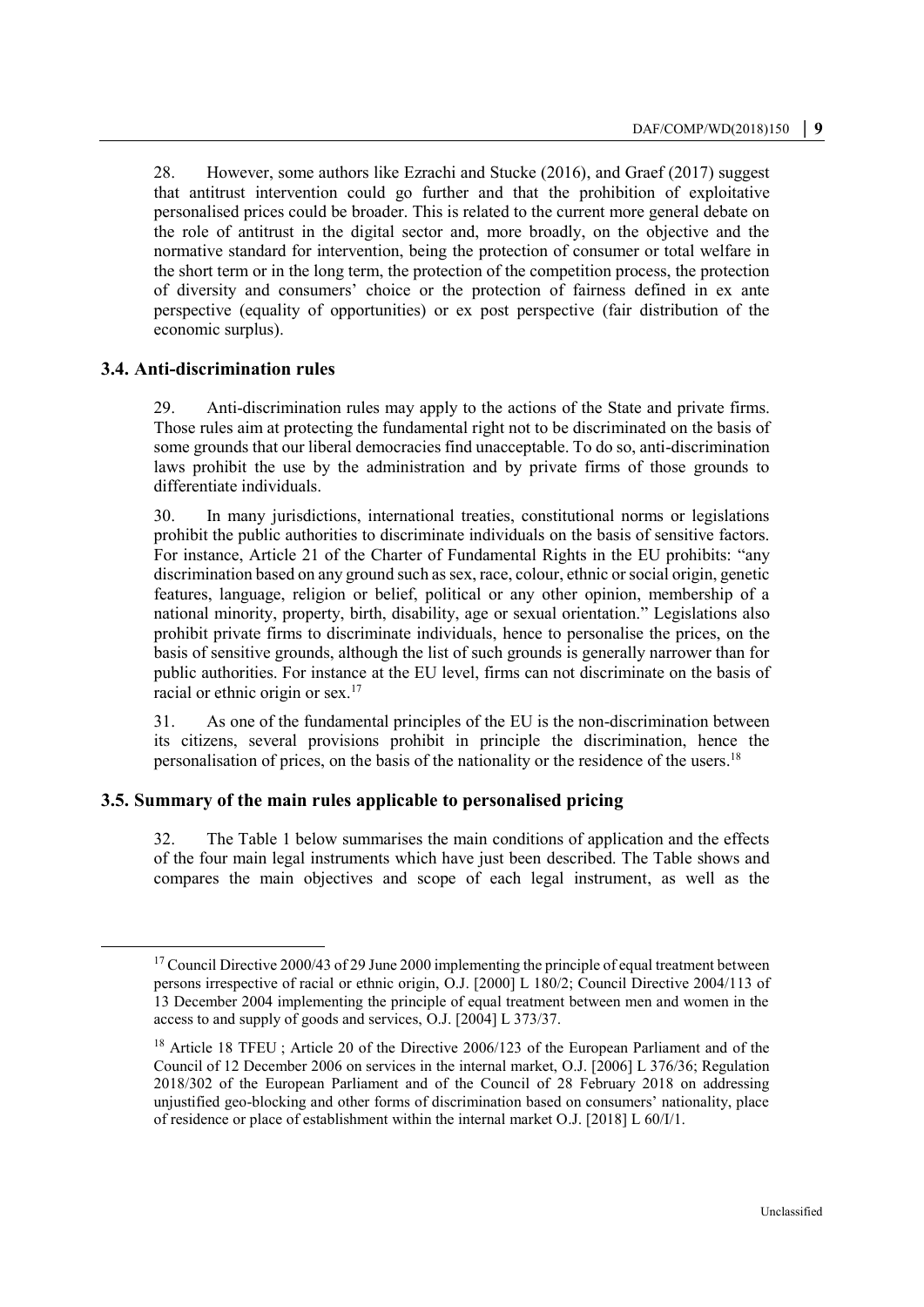consequences on users and consumers' transparency and choice and on the prohibition of some cases of personalisation when empowerment is deemed to be insufficient.

33. While some rules can be substitute, in particular the consumer protection and personal data protection rules, most of the rules are complementary.<sup>19</sup> Indeed, consumer protection and data protection rules mainly aim at increasing transparency while competition protection and anti-discrimination rules mainly aim at prohibiting some cases of price personalisation. The first set of rules allows the consumers to understand better the market dynamics and, provided they have alternatives to which they can switch, vote with their feet and go to other providers. They also allow the authorities in charge of the second set of rules, i.e. antitrust and anti-discrimination agencies, to understand better the basis and the effects of the personalised pricing and the need for prohibition. Hence, the first set of rules contributes to the effectiveness of the second set of rules.

| <b>Types of legal</b><br>instrument                 | Consumer<br>protection                                                                                                                                                           | Personal data<br>protection                                      | Competition<br>protection                                                       | Non-<br>discrimination                                                       |
|-----------------------------------------------------|----------------------------------------------------------------------------------------------------------------------------------------------------------------------------------|------------------------------------------------------------------|---------------------------------------------------------------------------------|------------------------------------------------------------------------------|
| <b>Main Objectives</b>                              | Transparency and<br>fairness in<br>transactions                                                                                                                                  | Data subject<br>privacy and self-<br>determination               | Economic<br>welfare: total or<br>consumer                                       | Protection of some<br>fundamental rights                                     |
| Scope                                               | Mainly B2C<br>transactions                                                                                                                                                       | <b>Transactions</b><br>relying on<br>personal data               | Transactions<br>made by<br>undertakings                                         | All transactions by<br>the State and/or<br>private firms                     |
| <b>Transparency</b>                                 | Different degrees of<br>transparency<br>- mere fact that<br>prices are<br>personalised<br>- the parameters of<br>the personalisation<br>- the average or<br>median price offered | - Use of<br>personal data<br>- Logic of PP                       |                                                                                 |                                                                              |
| User choice                                         | PP may be<br>considered as unfair<br>under some<br>circumstances<br>affecting the quality<br>of consumer choice                                                                  | - Need data<br>subject consent<br>to base PP on<br>personal data | - May stimulate<br>competition<br>hence users'<br>choices                       |                                                                              |
| <b>Prohibition</b><br>of<br>some<br>personalisation |                                                                                                                                                                                  | - PP based on<br>sensitive data is<br>usually<br>prohibited      | PP which is<br>welfare-<br>detrimental (to be<br>determined on<br>case-by-case) | - PP based on<br>sensitive grounds<br>such as sex or<br>racial/ethnic origin |

**Table 1. Conditions and effects of the main rules applicable to personalised pricing (PP)**

<sup>&</sup>lt;sup>19</sup> On the complementarity between the consumer protection and data protection rules, the Staff of the European Commission (2016, p. 26) notes that the violation of data protection rules do not always means that the practice would be considered as unfair under consumer protection, but that '*such data protection violations should be considered when assessing the overall unfairness of commercial practices under the Unfair Commercial Practice Directive, particularly in the situation where the trader processes consumer data in violation of data protection requirements, i.e. for direct marketing purposes or any other commercial purposes like profiling, personal pricing or big data applications*.'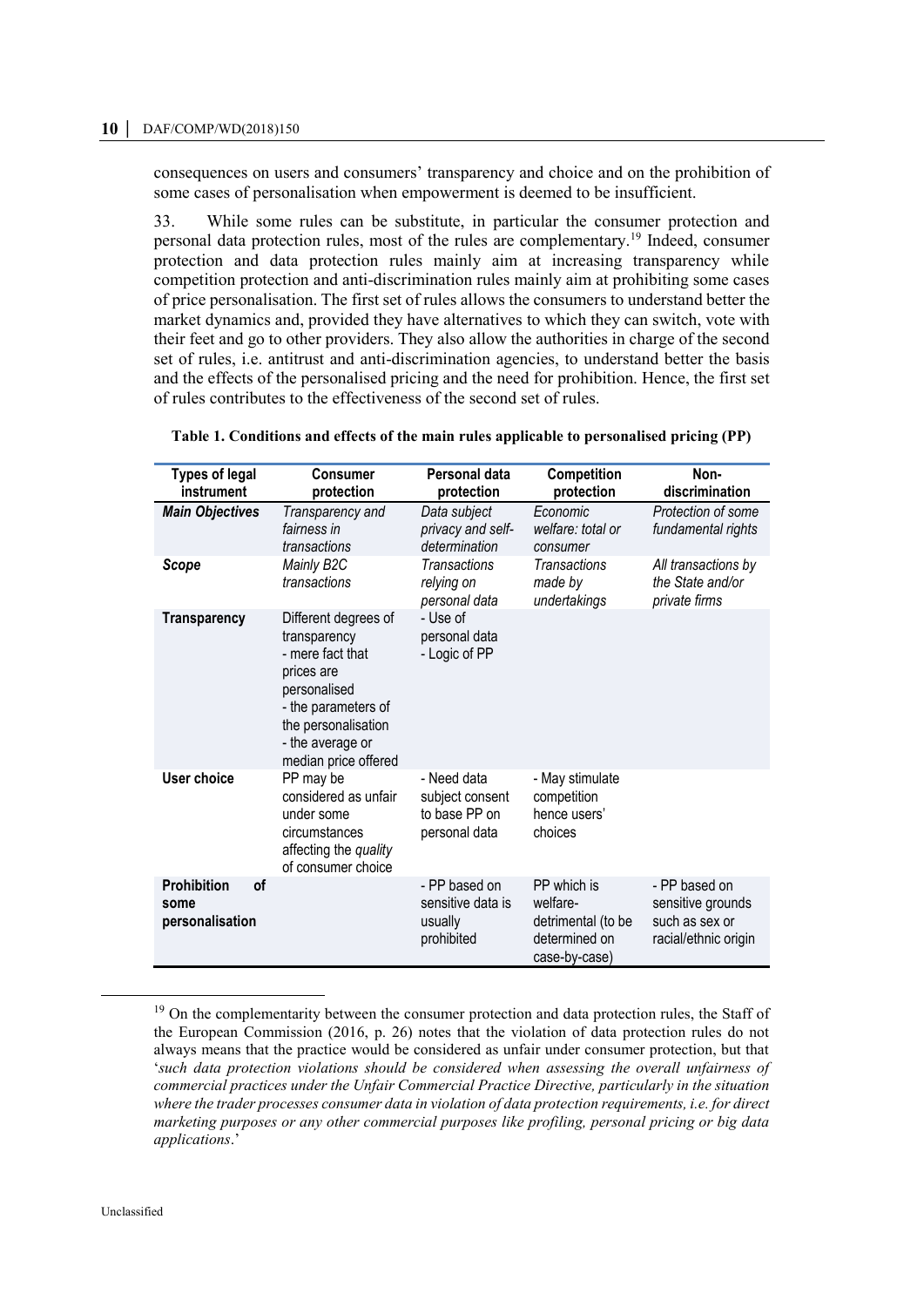|  | <b>Agreements</b><br>- Horizontal<br>- Vertical<br><b>Unilateral</b><br>conducts<br>- Exclusionary in<br>B2B: internal<br>discrimination and<br>external<br>discrimination<br>- Exploitative in<br>B <sub>2</sub> C | - In EU, PP based<br>on nationality or<br>residence |
|--|---------------------------------------------------------------------------------------------------------------------------------------------------------------------------------------------------------------------|-----------------------------------------------------|
|--|---------------------------------------------------------------------------------------------------------------------------------------------------------------------------------------------------------------------|-----------------------------------------------------|

#### **4. Remedies and policy recommendation**

34. Although the rapid technical progress in data collection and data analysis makes the personalisation of prices easier and less costly, several recent studies across the world show that digital firms generally do not personalise their prices. This may be explained by the mistrust of the consumers against personalised prices and by the availability of alternatives which are more accepted by consumers, such as personalisation of search results or discounts. Moreover, economic theory shows that personalised prices are not always bad for consumers and their welfare effects depend on the market characteristics and the specificities of the case at hand. However, consumers are worry of price personalisation especially when based on personal data; their trust is at stake when they do not understand well how prices are determined and how their data have been used. To maintain trust in the digital services, it is thus important that the legal framework applicable to personalised prices is well understood and provides for appropriate obligations which are effectively implemented. This last section provides recommendations in that regard.

#### **4.1. Rules and remedies for personalised pricing in the digital era**

35. The regulation of personalised prices should first and foremost empower the consumers by ensuring they are well informed that prices are personalised and by maximising as much as possible their choices. However, empowering consumers may not be enough in some circumstances and, in those cases, regulation should go further and prohibit the personalisation.

#### *4.1.1. Consumer information*

36. As the consumers' mistrust and fear can partly be explained by a lack of knowledge about when and how prices are personalised and as information asymmetry can be an important market failure in the digital economy (Townley et al., 2017), rules should lead to more transparency. According to us, consumer protection rules should ensure that consumers are informed about the price personalisation and also about the main parameters used for the personalisation. <sup>20</sup> Moreover, as recommended by OECD (2018a), those

 $20$  A similar obligation has been proposed by the European Commission for the ranking of online offers which is an alternative and more common form of personalisation. In the reform of EU consumer protection rules, the so-called New Deal for consumers, the Commission proposes to add a new Article 6a in the Consumer Rights Directive 2011/83 imposing that : '*online marketplace*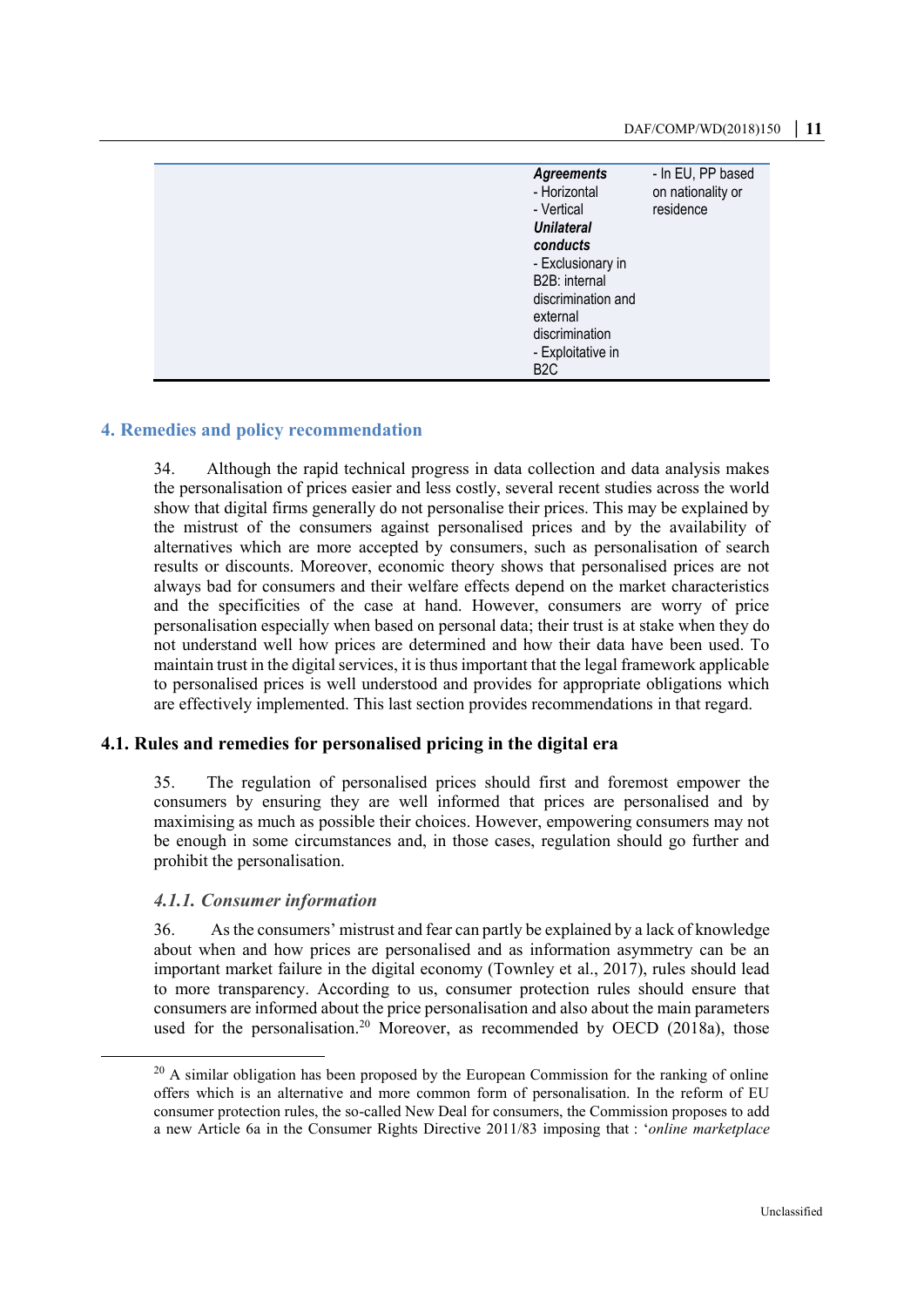information should be disclosed to the consumers in a smart manner taking into account the bias and heuristics underlined by behavioural studies. Or, as put by the UK Behavioural Insight Team, information disclosure should comply with the EAST framework, i.e. be easy, attractive, social and timely.

## *4.1.2. Consumer choice and market competition*

37. As transparency to consumers is only useful when they can act upon the information and as price personalisation is more likely to be good for consumers when firms compete, rules should maximise consumers choices by stimulating competition between providers and facilitating consumers switching. Hence, antitrust rules should establish a level playing field between all providers and firmly condemn anti-competitive agreements and unilateral conducts. Specifically for unilateral conducts, antitrust rules are better at condemning exclusionary price personalisation than regulating exploitative price personalisation. In addition, independently of the state of competition, users should have the right to oppose personalisation especially when it is based on their personal data. Hence, data protection rules should require consent when personal data are used for price personalisation.

## *4.1.3. Prohibition of some forms of price personalisation*

38. As informed consumers having choices may lead to cases where prices are personalised on grounds which are deemed inacceptable in a liberal democracy, rules should prohibit those case of personalisation by the public authorities as well as by the private firms.

#### **4.2. The effectiveness of the rules and their enforcement**

39. Legal rules are only piece of paper; they need to be effectively enforced to be meaningful. This implies that rules should be clear and sufficiently certain, enforced by strong and expert agencies which cooperate between each other at the national and at the international levels.

## *4.2.1. Clear and legally certain rules*

40. As explained in Section 3, most of the rules applicable to personalised pricing are principle-based. Such rules have the advantage of being easily adaptable to new issues (such as personalised pricing) but the disadvantage of leaving legal uncertainty until their application are clarified by the case-law. To speed up this process of legal clarification, which is needed in the digital economy when the technological time is much quicker than the judicial time, the enforcement agencies may adopt interpretative guidance as the done for example by the Staff of the European Commission (2016) for the Directive on unfair commercial practices.

*shall (…) provide (…) the main parameters determining ranking of offers presented to the consumer as result of his search query on the online marketplace*'. The Commission clarified that: '*the obligation to provide information about the main parameters determining ranking of search results is without prejudice to any trade secrets regarding the underlying algorithms. This information should explain the main default parameters used by the marketplace but does not have to be presented in a customized manner for each individual search query*': recital 19 of the Commission Proposal of 11 April 2018 for a Directive on better enforcement and modernisation of EU consumer protection rules, COM(2018) 185.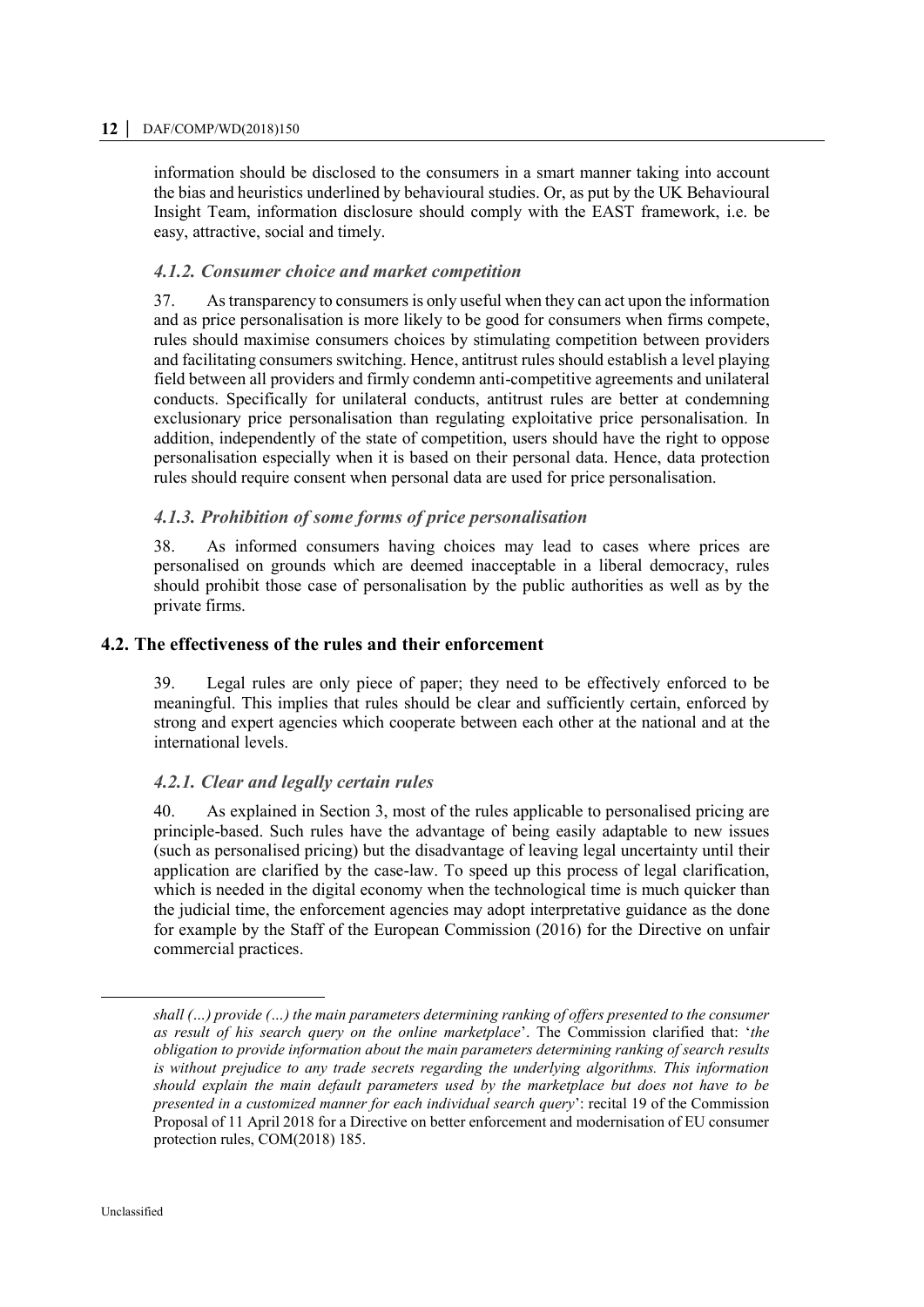## *4.2.2. Strong and expert enforcement authorities*

41. The different agencies enforcing the rules on consumer protection, on personal data protection, on competition protection and on anti-discrimination should be credible, hence they should be sufficiently financed and staffed in particular with computer and data scientists understanding the incentives and the process of the prices personalisation in the digital era.

## *4.2.3. Cooperating enforcement authorities*

42. As different legal rules apply to personalised prices, it is key that the different national agencies in charge of those rules cooperate closely between each other to better understand the common problems they face and, when intervention is needed, adopt consistent decisions. However, institutional cooperation does not mean legal fusion. The role of each agency and legal instrument should be differentiated, as they are mainly complements and not substitutes. In addition, as many actors of the digital economy are global, it is also important that those authorities cooperate at the global or, at least, regional level. This is why the European Data Protection Supervisor (2016, p. 15) set up a Digital Clearing House, a voluntary network of contact points in regulatory authorities at national and EU level who are responsible for regulation of the digital sector.<sup>21</sup>

<sup>&</sup>lt;sup>21</sup> https://edps.europa.eu/data-protection/our-work/subjects/big-data-digital-clearinghouse en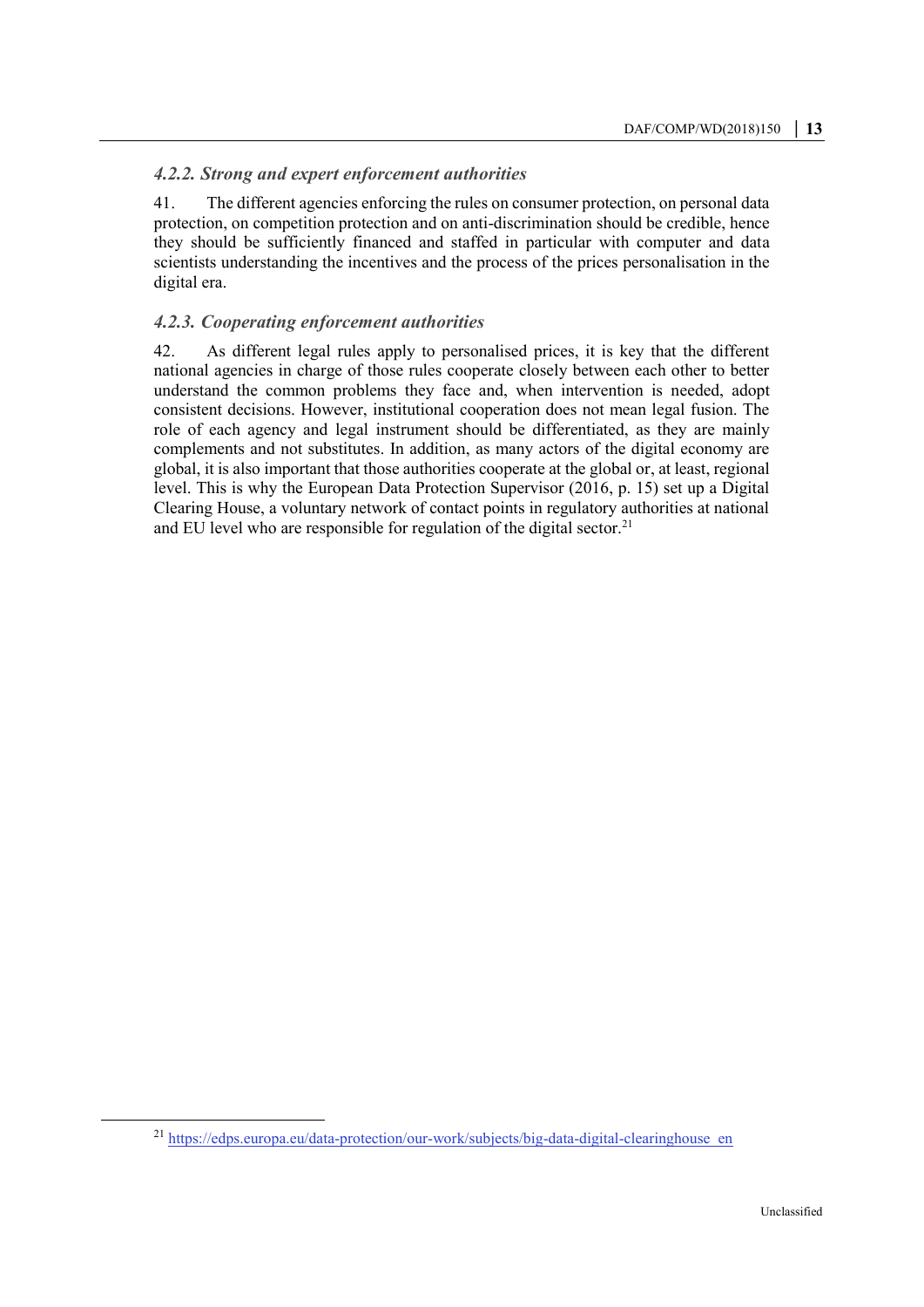#### **References**

- Acquisti, A. and Varian, H. (2005), "Conditioning Prices on Purchase History", *Marketing Science* 24(3), 367–381.
- Aguirre, I., Cowan, S. and Vickers, J. (2010), "Monopoly Price Discrimination and Demand Curvature", *American Economic Review* 100(4), 1601–1615.
- Article 29 Working Party (2018), *Guidelines On Automated individual decision-making and Profiling for the purposes of Regulation 2016/679,* WP251 rev.01.
- Belleflamme P. and M. Peitz (2015), *Industrial Organisation: Markets and Strategies*, 2nd edition, Cambridge University Press.
- Bergemann, D., Brooks, B. and Morris, S. (2015), "The Limits of Price Discrimination", *American Economic Review* 105(3), 921–957.
- Botta M. and Wiedemann K. (2018), *EU Competition Law Enforcement vis-à-vis Exploitative Conducts in the Data Economy : Exploring the Terra Incognita***,** Max Planck Institute for Innovation and Competition Research Paper 18-08.
- Bourreau M., de Streel A., Graef I. (2017), *Big Data and Competition Policy : Market Power, Personalised Pricing and Advertising*, CERRE Policy Report.
- Chen et al. (2016), 'An Empirical Analysis of Algorithmic Pricing on Amazon Marketplace', *Proceedings of the 25th International Conference on World Wide Web*, 1339-1349.
- CNIL-DGCCRF (2014), *IP Tracking : Conclusions de l'enquête conjointe menée par la CNIL et la DGCCRF*.
- Corts, K. (1998), "Third-Degree Price Discrimination in Oligopoly: All-Out Competition and Strategic Commitment," *RAND Journal of Economics* 29(2), 306–323.
- Cowan, S. (2016), "Welfare-increasing third-degree price discrimination", *RAND Journal of Economics* 47(2), 326-340.
- Dubé, J.P. and Misra, S. (2017), Scalable Price Targeting, Mimeo.
- Ezrachi, A, and Stucke, M.E. (2016), *Virtual Competition: The Promise and Perils of the Algorithm-Driven Economy*, Harvard University Press.
- European Commission (2016), *Staff Working Document of 25 May 2016 on Guidance on the implementation/application of the Directive 2005/29 on Unfair commercial practices*, SWD(2016) 163
- European Commission (2017), *Final report on the E-commerce Sector Inquiry*, COM(2017) 229.
- European Data Protection Supervisor (2016), Opinion 8/2016 of 23 September 2016 on coherent enforcement of fundamental rights in the age of big data.
- Ipsos, London Economics and Deloitte (2018), *Consumer market study on online market segmentation trough personalised pricing/offers in the European Union,* Study for the European Commission.
- Graef I. (2017), *Algorithms and fairness: what role for competition law in targeting prices discrimination towards end consumer?*, available on SSRN.
- Hannak, A., Soeller, G., Lazer, D., Mislove, A., Wilson, C. (2014), "Measuring Price Discrimination and Steering on E-Commerce Websites", *Proceedings of the 2014 conference on internet measurement conference*, 305–318.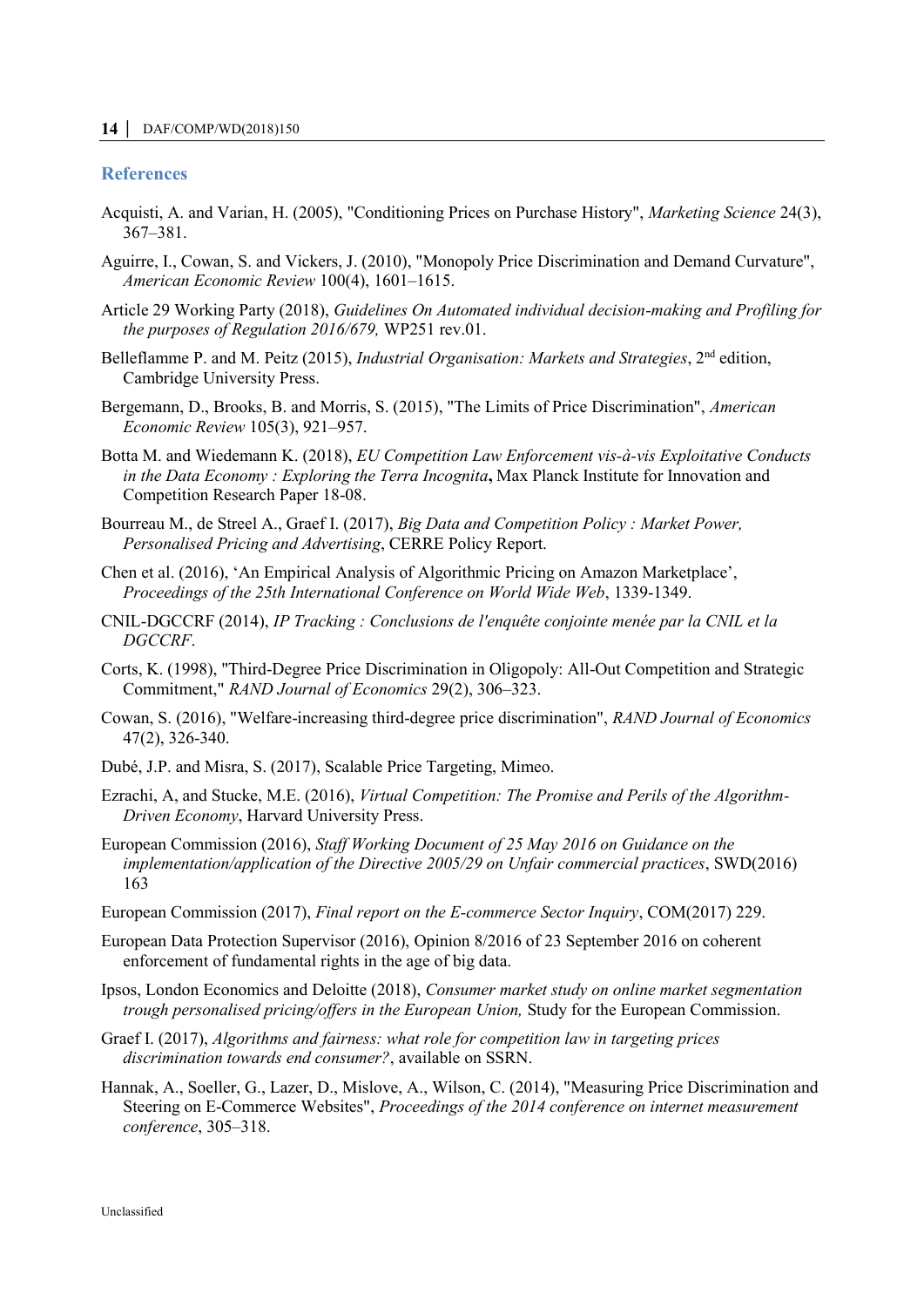- Maggiolino, M. (2017), "Personalised Prices in European Competition Law", *Bocconi Legal Studies*, Research Paper No. 2984840
- Mikians, J., Gyarmati, L., Erramilli, V., Laoutaris, N. (2012), "Detecting price and search discrimination on the internet", Hotnets'12, October 29-30, Seattle WA, 79–84.
- Mikians, J., Gyarmati, L., Erramilli, V., Laoutaris, N. (2013), Crowd-assisted Search for Price Discrimination in E-Commerce: First results, Mimeo.
- Montes, R., Sand-Zantman, W., and Valletti, T. (2018), "The Value of Personal Information in Online Markets with Endogenous Privacy", *Management Science*, forthcoming.
- O'Donoghue R. and J. Padilla (2013), *The Law and Economics of Article 102 TFEU*, 2<sup>nd</sup> ed, Hart Publishing.
- OECD (2011), *Excessive prices*, DAF/COMP(2011)18.
- OECD (2016), *Price Discrimination,* Background note by the Secretariat, DAF/COMP/2016)15.
- OECD (2017), *Algorithms and Collusion: Competition Policy in the Digital Age*, Background note by the Secretariat, DAF/COMP/2017)4.
- OECD (2018a), *Improving online disclosures with behavioural insights*, OECD Digital Economy Papers,
- OECD (2018b), *Personalised pricing in the digital era*, Background note by the secretariat, DAF/COMP(2018)13.
- Pigou, C. (1920), *The Economics of Welfare*, Macmillan.
- Reich N., Micklitz H-W., Rott P., Tonner K. (2014), *EU Consumer Law*, 2nd ed, Intersentia.
- Steppe R. (2017), *'*Online price discrimination and personal data: A General Data Protection Regulation perspective', *Computer Law & Security Review* 33, 768-785.
- Shiller, B. (2014), First-Degree Price Discrimination Using Big Data, Mimeo.
- Stokey, N. (1979), "Intertemporal price discrimination", *Quarterly Journal of Economics* 93(3), 355– 371.
- Taylor, C. and Wagman, L. (2014), "Consumer privacy in oligopolistic markets: Winners, losers, and welfare", *International Journal of Industrial Organization* 34, 80–94.
- Tirole, J. (1988), *The Theory of Industrial Organization*, MIT Press.
- Townley C., Morrison E. and Yeung k. (2017), *Big data and personalised price discrimination in EU competition Law*, Kings college London Law School Research Paper 2017-38.
- UK Competition and Market Authority (2018). *Pricing algorithms: Economic working paper on the use of algorithms to facilitate collusion and personalised pricing*, CMA 94.
- UK Office of Fair Trading (2013), *The economics of online personalised pricing*, OFT 1488.
- UK Office of Fair Trading (2013), *Personalised pricing – increasing transparency to improve trust*, OFT 1489.
- US Executive Office of the President (2015), *Big Data and Differential Pricing*.
- Vissers, T., Nikiforakis, N., Bielova, N., Joosen, W. (2014), Crying Wolf? On the Price Discrimination of Online Airline Tickets, Mimeo.
- Wall Street Journal (2012a), "On Orbitz, Mac Users Steered to Pricier Hotels", 23/08/2012.
- Wall Street Journal (2012b), "Websites Vary Prices, Deals Based on Users' Information", 24/12/2012.